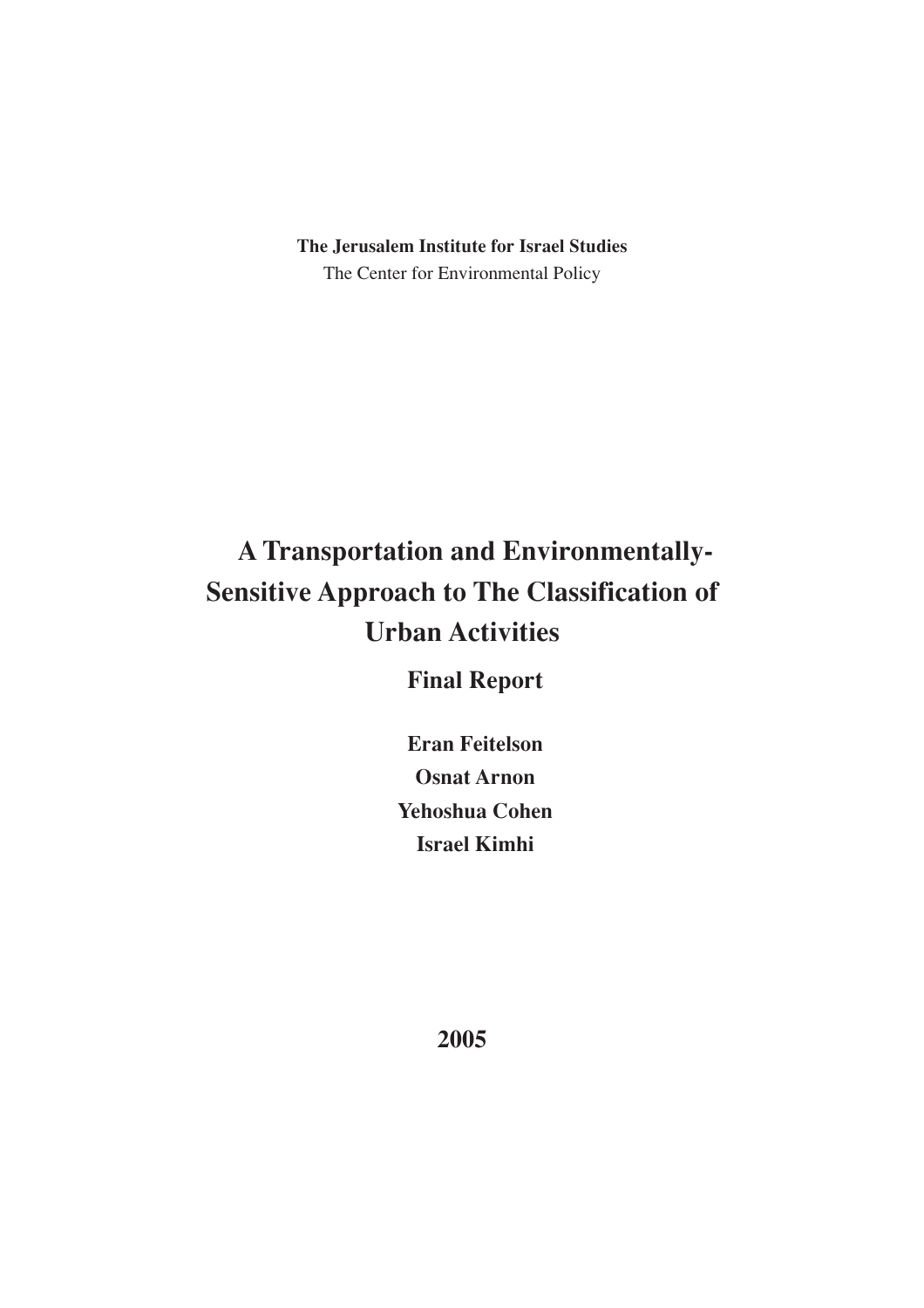The Center for Environmental Policy Studies Series no. 14

### **A Transportation and Environmentally-Sensitive Approach to The Classification of Urban Activities**

**Final Report**

**Eran Feitelson Osnat Arnon Yehoshua Cohen Israel Kimhi**

#### **This research was initiated, guided and supported by the Division for Policy and Planning, Ministry of the Environment.**

This publication was made possible through funding by the Charles H. Revson Foundation. The statements made and the views expressed are solely the responsibility of the authors.

> © 2005, The Jerusalem Institute for Israel Studies The Hay Elyachar House 20 Radak St. 92186 Jerusalem

> > http://www.jiis.org.il E-mail: machon@jiis.org.il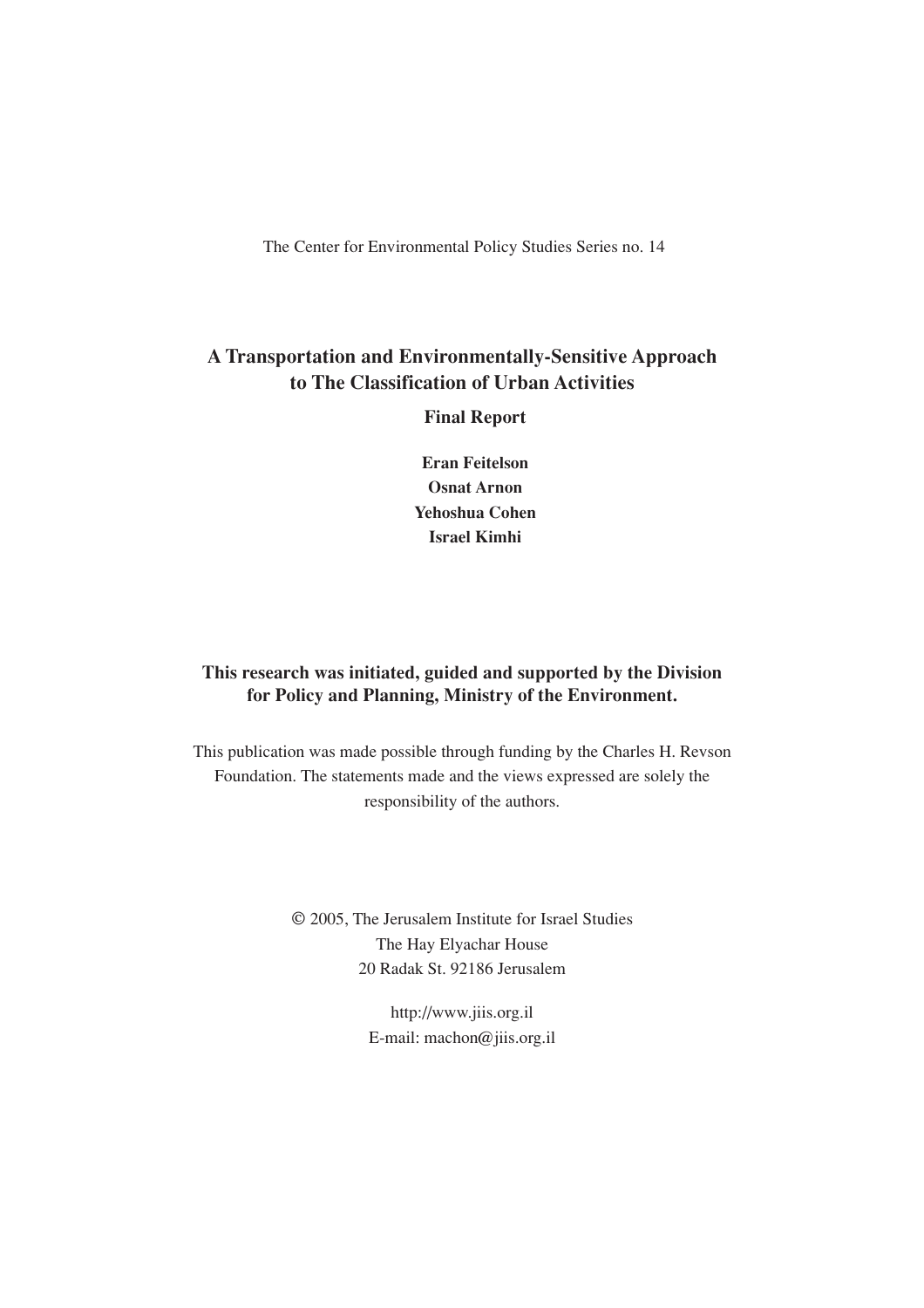## **Abstract**

Mixed land use has many potential advantages. Mixing land uses allows businesses to be more flexible in finding the most suitable locations, thereby promoting economic growth. Mixed land use can enable reduction in mileage traveled, since people can use services close to their home and place of work. It may also encourage shorter, non-motorized trips and resulting unstructured encounters, which is the greatest relative advantage cities have to offer, thereby contributing to urban revitalization. However, mixed land use can also expose urban populations to environmental degradation, which may deteriorate as densities increase. The current Israeli planning doctrine has favored urban crowding; however success of this strategy is largely contingent upon maintaining the residents' quality of life and the quality of the urban environment. Thus, the main dilemma presently facing urban planners is how to encourage a mixture of activities and offer businesses maximum flexibility in finding their optimum locations, while at the same time ensuring good access without jeopardizing environmental quality. The current method of classifying land use in local outline plans prevents mixed land use. This report presents a new method for classifying urban activities, based on transportation and environmental considerations, so as to allow mixed uses, ensuring good access to all activity types without generating unacceptable environmental degradation.. The principle underlying the proposed classification method is that each activity will be provided with as broad a range of locations as possible, within transportation and environmental limitations.

In order to identify these limitations, the environmental and transportation implications of a very broad range of activities and the sensitivity of each activity to environmental degradation were identified and characterized. On this basis, the city's built-up space was divided into four main categories: areas characterized by poor access and little environmental degradation (Area A), areas with good access and little environmental degradation (Area B), areas with poor access and substantial environmental degradation (Area C), and areas with good access but significant environmental degradation (Area D)., The degree to which each recognized activity is suited to each area was based on expert opinion. This report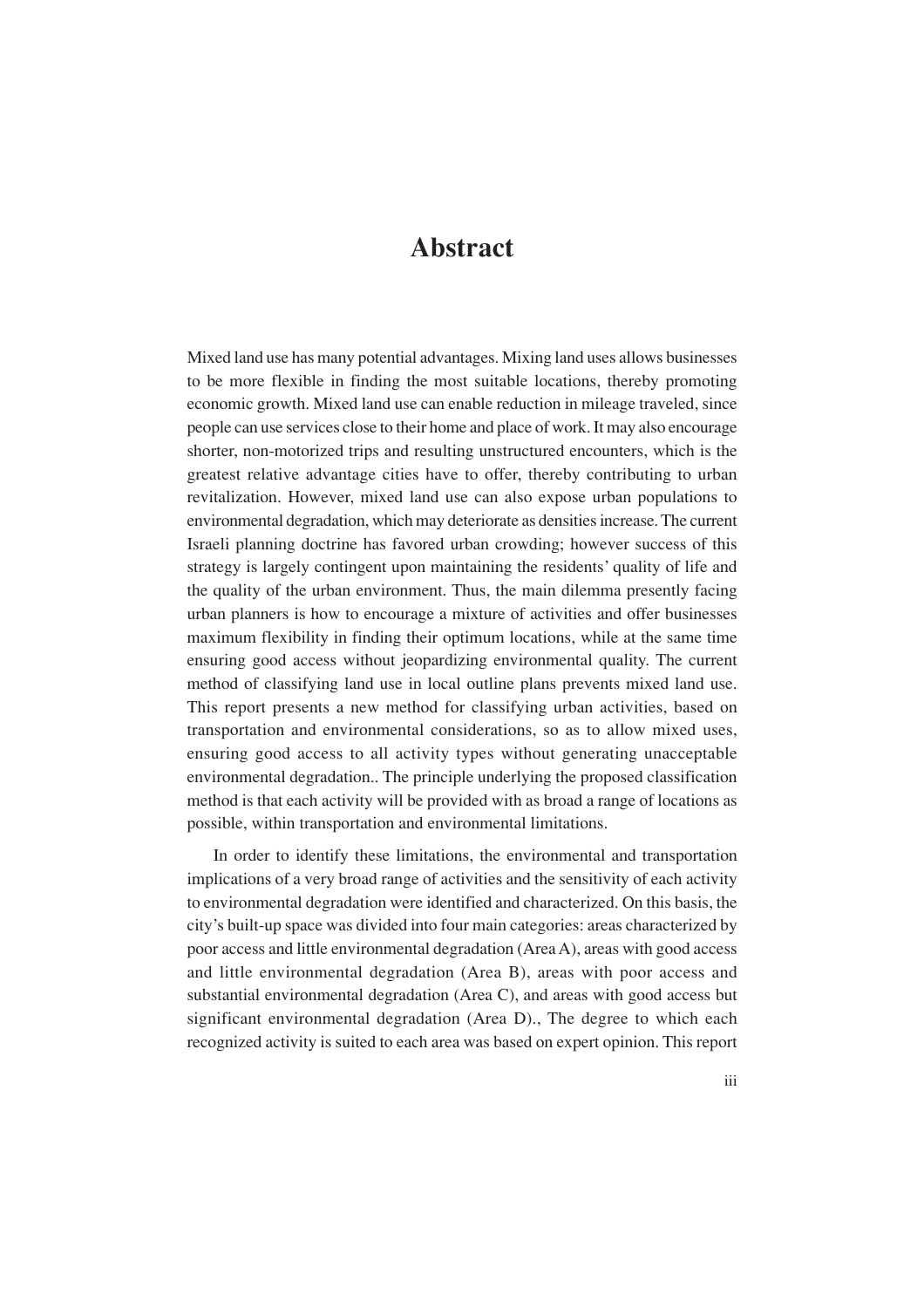also proposes a process to assess activities that were not discussed in this report, which would enable planners to cope with new activities.

In areas earmarked for preservation (primarily relating to prohibition of construction of buildings inappropriate in terms of size or shape**),** additional restrictions are proposed which may also be required in situations where certain conditions will be needed to enable a particular activity to be located in the area. Such conditions are likely to involve prohibiting mixed use in particular buildings, despite the fact that such uses may be permitted at the neighborhood level, and/or to require specific environmental checks to ensure that degradation and/or exposure to hazard are minimal.

The new classification method was examined in an area stretching from Baka to the Talpiot Industrial Zone in Jerusalem. The areas adjacent to main arteries were categorized as Area B or Area D, while interior areas lacking good access, were categorized as Area A or Area C, according to the character of each area. In addition, specific restrictions are proposed to prevent degradation resulting from the spill over of affected areas (C and D) into residential areas (A and B), as well as guidelines for the possible level of crowding that would not lead to unacceptable transportation hazards or significant loss of light to nearby residences. Draft regulations for this plan are presented in Appendix B. In this case study the relationship between densities and the proposed mixed use system are also outlined.

The proposed classification method allows for greater flexibility for the location of most economic activities, whilst preserving the character of the different areas. It also encourages better matching between classifying activities and transportation considerations than the current classification system. The proposed method does not impose exceptional demands on planning staff responsible for checking urban plans, but is likely to lead to a change in the discourse commonly heard in planning committees by focusing the discussion on transportation and environmental issues, which are the essential issues in discussion pertaining to permits for activities in various parts of the city. Thus the proposed method can also serve as a basis for a policy on non-conforming uses, before the completion of a local outline plan.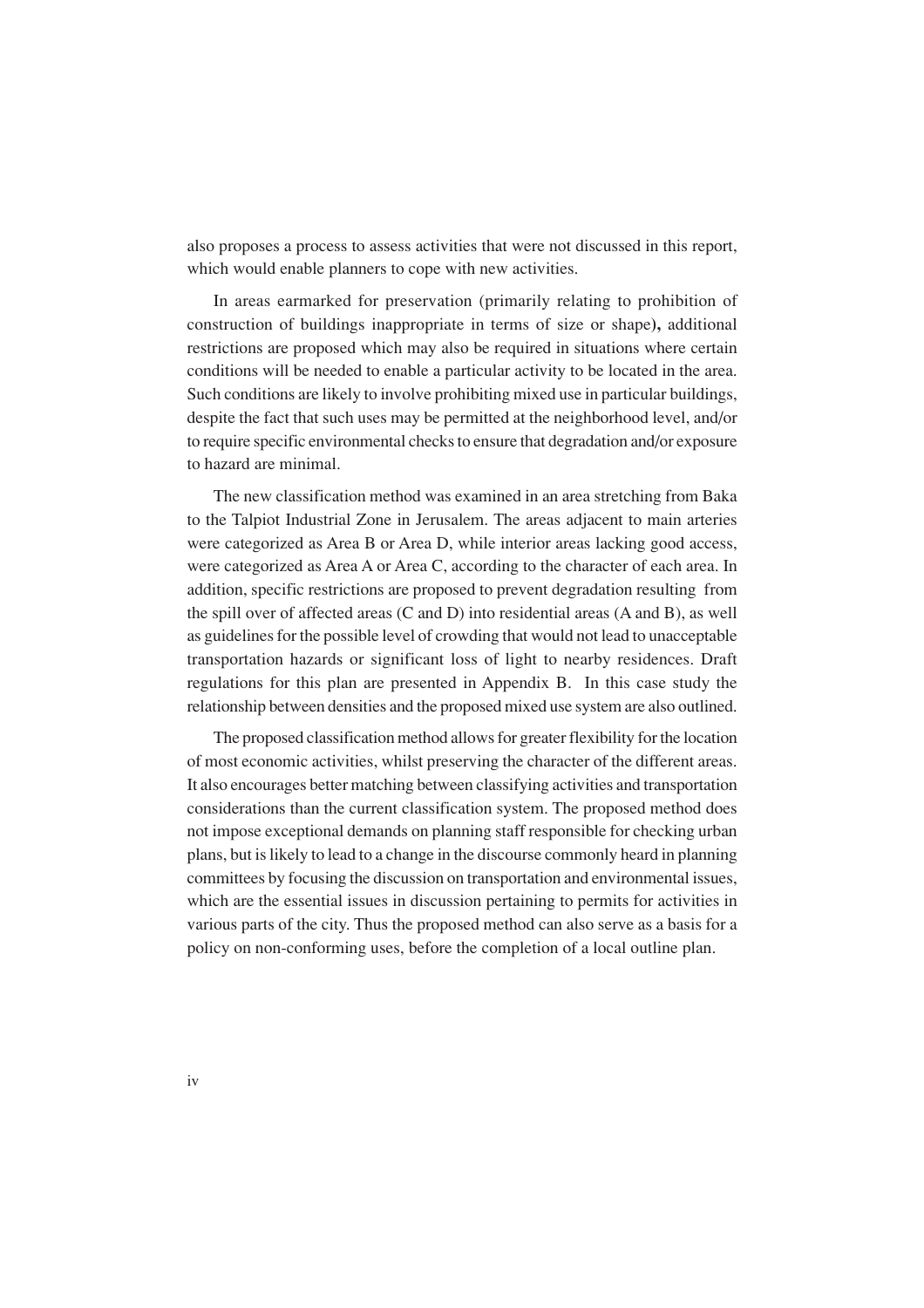## **A Transportation and Environmentally-Sensitive Approach to The Classification of Urban Activities**

#### *1. Introduction*

During the 1990's, the emphasis in planning policy in Israel gradually shifted from the spreading out of building around existing cities and establishing new residential communities, to increasing densities within the existing urban fabric. This change intended to protect natural open space and was reflected in a series of national and regional plans, including the national master plan NOP 31; revisions to the district outline plans for the Central, Tel Aviv, Jerusalem, Haifa and Northern districts; the Tel Aviv Metropolitan Area master plan; the master plan for Israel in the 21st century — Israel 2020; and the national master plan NOP 35. Policies for increased density have been difficult to implement.

At the same time, there is greater recognition of the importance of cities, particularly large cities, as an engine for Israel's economy, and the problematic aspects of transportation systems that are vital to allow these cities to function. This recognition is the basis of the principal dilemma facing planners in Israel. On the one hand, they want to encourage and maintain urban revitalization, which is a basis for economic growth. But on the other hand there is also a desire to preserve the urban quality of life, which would make the city an attractive place to live.

Maintaining urban quality of life is essential for retaining strong populations in cities, especially in their internal core, and to reducing suburbanization and the resulting loss of open spaces, and to preventing the deterioration of older built-up urban fabrics. However, maintaining the urban quality of life requires imposing restrictions on the rate and nature of changes in activities that are the heart and soul of urban revitalization. In other words, while we need to maintain the relative advantages and vitality of the cities and promoting maximum flexibility in the process of changing the system of urban activities, we need to preserve the urban quality of life — essential for halting suburbanization and the deterioration of the urban fabric — which requires imposing restrictions on the nature of the changes to the system of activities in the city.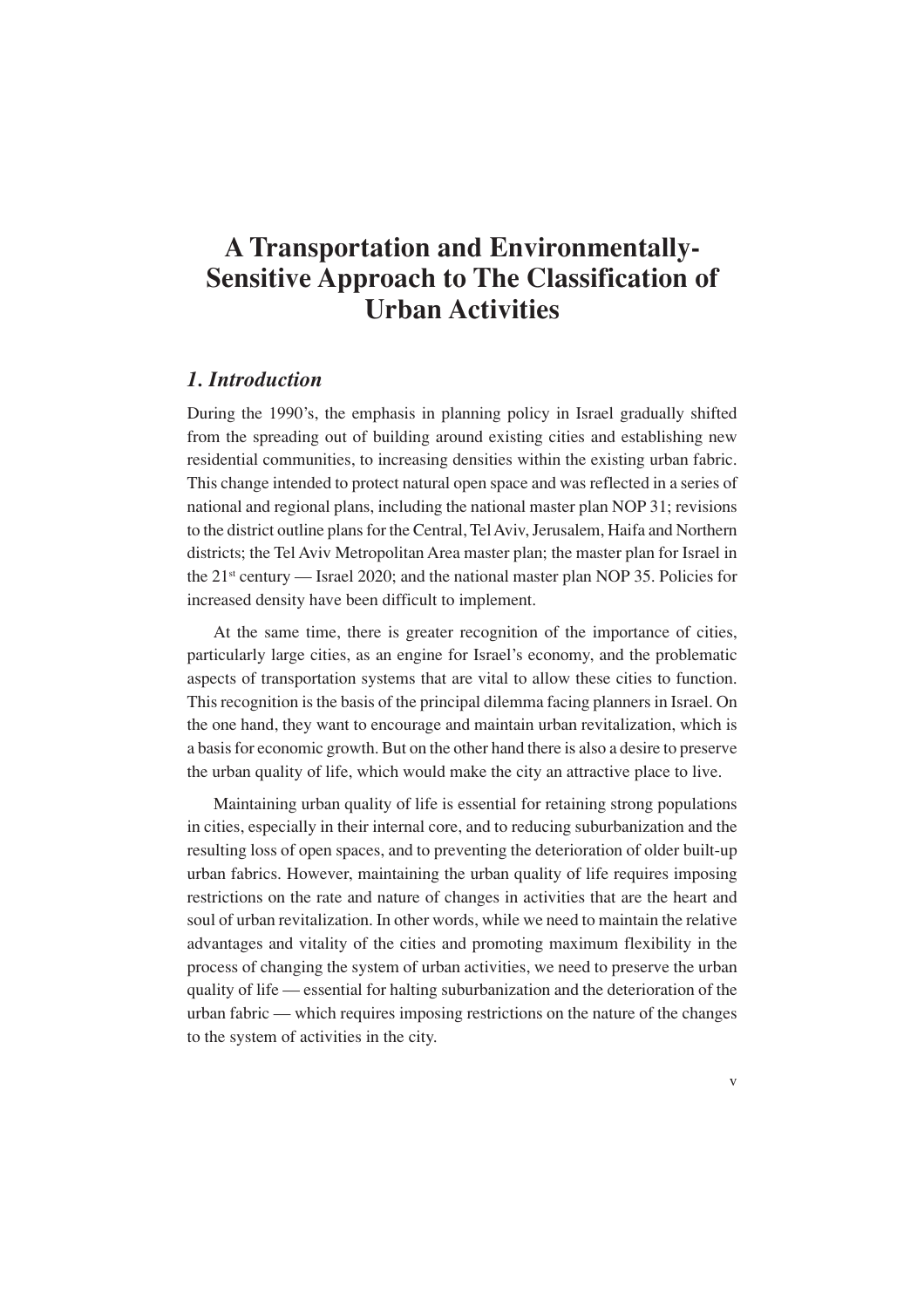More attention has been paid in recent years in Israel and in the developed world, to the relationship between transportation and land use. The leading approach in recent decades, whereby transportation systems should respond to demand created by changes in the system of urban activities, has reached an impasse. A new approach is now being promoted, which favors a balance between land use and transportation. According to this new approach — which is reflected in the transportation sections of the "Israel 2020" plan, the Tel Aviv Metropolitan Area master plan, and the master plan for land transportation — we must permit land use to develop in correspondence with the availability of transportation, particularly the availability of public transportation systems. Another way to improve the coordination between transportation and land use is to permit mixed land use within the urban space. Mixed land use can ensure greater revitalization, increase the range of opportunities that can be realized using non-motorized means of transportation (walking and bike-riding), reduce commuting distances and enable maximum use of existing infrastructure at all hours of the day and night (by allowing for two-way commuting).

Land use is currently categorized according to activity. That is, each activity has an area in which only that activity is permitted. Thus, outline plans indicate uses according to activity, such as areas zoned for tourism, residential use, types of employment, academic institutions or transportation. This classification does not enable a mixture of activities, and hinders change to the fabric of activities since any change requires a change to the outline plan; this process undermines the city's vitality. In practice, a growing number of activities operate as nonconforming uses, legally or illegally. At present, there is no connection between land use categorization and environmental parameters. Land use allocation does not guarantee the protection or revitalization of urban quality of life. The current standard classification of land uses in outline plans in fact makes it harder to achieve the planning and environmental goals of Israel's new planning doctrine. As a result, many plans indicate "special" residential or employment areas, where mixed activity is permitted. In most cases, this mixture is allowed on an ad-hoc basis, without reference to criteria that would guarantee that the planners' overriding objectives are met.

The purpose of this paper is to propose a new system for classifying activities that would enable a mixture of activities at the neighborhood level, while